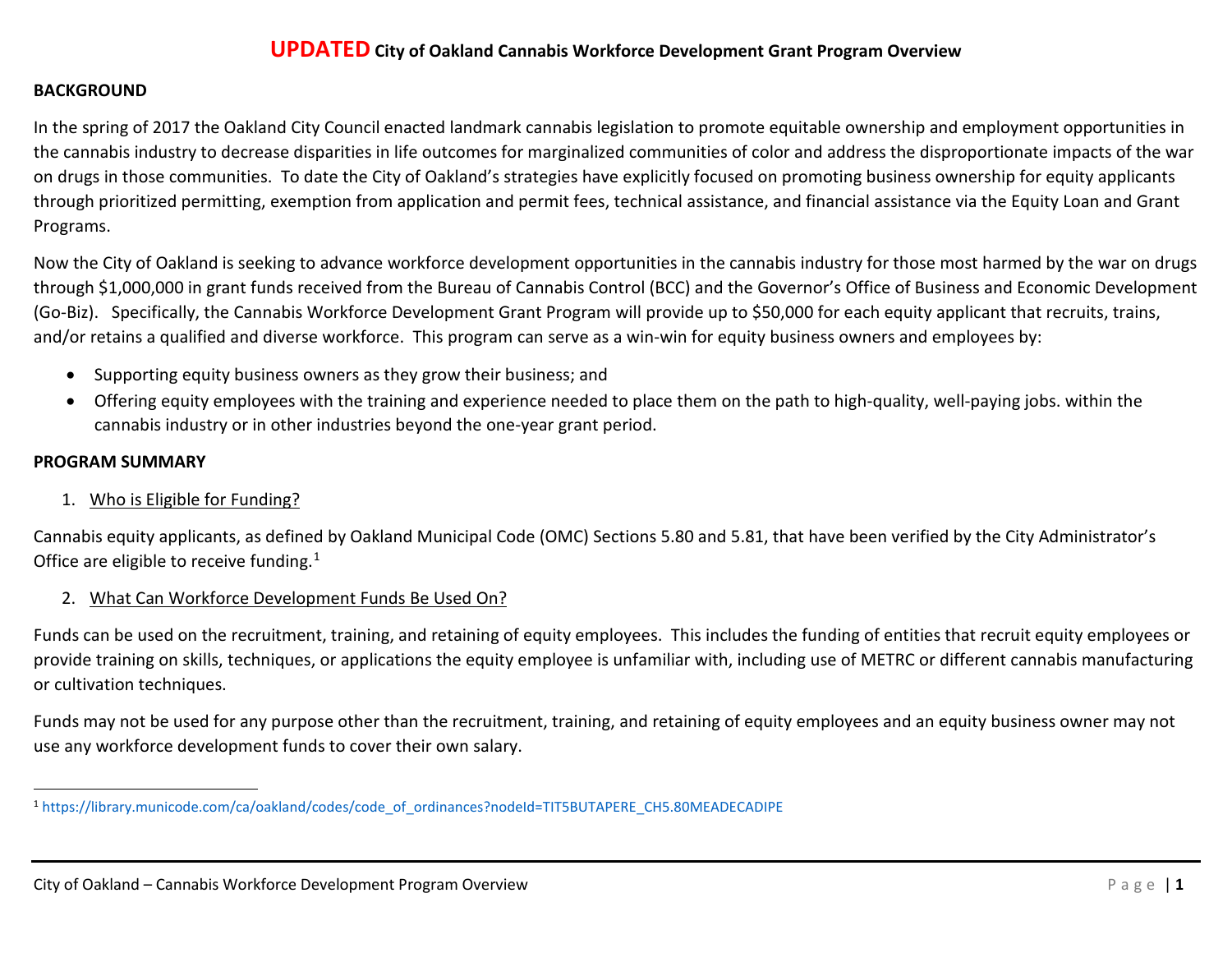# 3. Maximum grant size.

- a. The maximum grant amount provided to any one individual that qualifies is \$50,000, regardless of the number of permits held by that individual or the number of Verified Equity Applicants in which the individual is an owner. For example, if a Verified Equity Applicant is an owner in five businesses, the Applicant may apply for \$50,000 and give \$10,00 to each business. Or they may decide to apply and give \$50,000 to only one of the five businesses in which they are an owner.
- b. The maximum grant amount provided to any one business is \$50,000, regardless of the number of permits held by that business. For example, if two partners in a business are both eligible for an Equity Grant, even though each partner could apply for a maximum grant of \$50,000, or \$100,000 total, the largest grant that they could receive for the business is only \$50,000. This is to ensure diversification in the grant portfolio.

### 4. What is an Equity Employee?

An "equity employee" is defined under OMC Section 5.04.481 as:

- a. An employee who lives in any combination of Oakland police beats 2X,2Y, 6X, 7X, 19X, 21X, 21Y, 23X, 26Y, 27X, 27Y, 29X, 30X, 30Y, 31Y, 32X, 33X, 34X, 5X, 8X, and 35X and has lived in any combination of such police beats for the immediately preceding two (2) years; or
- b. An employee who lives anywhere in Oakland and was arrested after November 5, 1996 and convicted of a cannabis crime in California.

Please note the qualifying police beats for an "equity employee" under OMC Section 5.04.481 are the same as those for an "equity applicant" under OMC Sections 5.80 and 5.81. To research police beats please visit:

<http://oakgis.maps.arcgis.com/apps/OnePane/basicviewer/index.html?appid=12ae8a087be44043abc6996c5e499d5c>

# 5. What is the Application Process?

Equity business owners interested in cannabis workforce development grants must complete the Cannabis Workforce Grant Application available at: [https://oaklandca.formstack.com/forms/cannabis\\_workforce\\_development\\_grant\\_application](https://oaklandca.formstack.com/forms/cannabis_workforce_development_grant_application) and submit the completed application. City staff will review and score complete applications based on the scoring criteria outlined in the application for each question.

*Applicants that receive a total score of at least 8 points AND at least one point on each question on the application will be eligible to receive funding*. City staff will advise applicants that receive a total score of less than eight points OR zero points on any question of how they scored and offer applicants an opportunity to submit an updated application.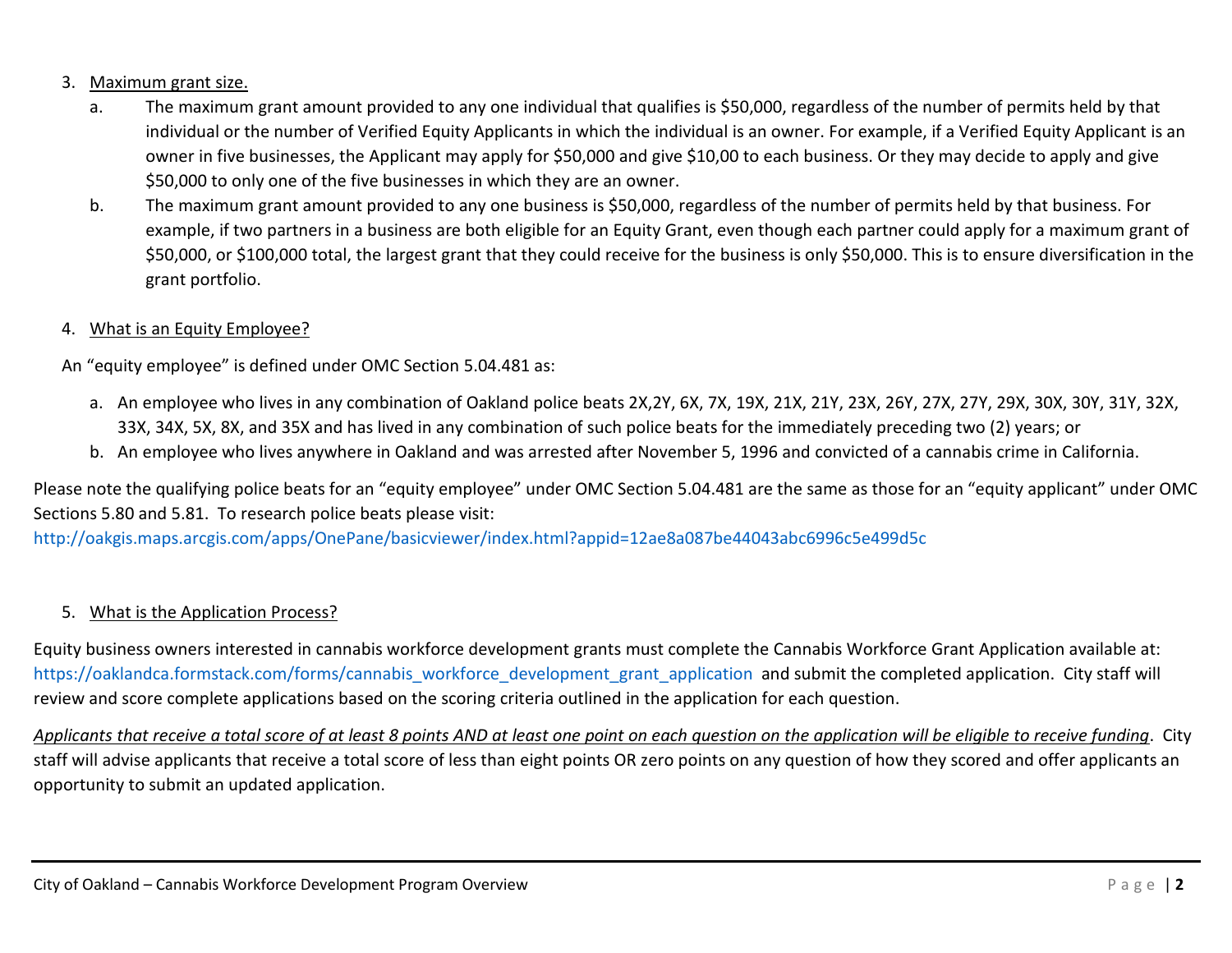#### 6. How Will the City Disburse Funds?

The City will provide equity applicants eligible for funding with half of the requested funding up front and half after the equity applicant has demonstrated they have spent 50% of the initial disbursement on eligible uses. For example, if your business received a \$50,000 grant, the City will provide an initial \$25,000 installment and the second \$25,000 installment after the equity business demonstrates that they spent \$12,500 in accordance with the workforce development grant agreement.

#### **OVERVIEW OF CANNABIS WORKFORCE DEVELOPMENT GRANT PROCESS**

- I. **STEP 1: Online Application**: Applicants must submit a complete application
- II. **STEP 2: Application Review**: The Grant application will be reviewed by City of Oakland staff for completeness and sufficiency.
	- If the Grant Application receives a score of eight or more points, the Applicant will receive an email saying that the application is eligible for funding.
	- If the Grant Application receives a score of less than eight points, the Applicant will receive an email explaining their scores and be offered an opportunity to submit an updated application.
- III. **STEP 3: Grant Agreement**: **Verified Equity Applicants will be required to sign the grant agreement**, which once submitted, will be forwarded to the City Attorney and City Administrator's Offices for signature and payment processing.
- IV. **STEP 4: Initial Funding**: Once the initial disbursement of half of the requested funds is available, the City of Oakland contacts Applicant to pick up the first disbursement and fully executed Workforce Development Grant Agreement at the Special Activity Permits Office and sign for payment receipt.
- V. **STEP 5: Verification of Initial Use of Funds and Final Funding**: Applicants can submit a draw request for the second half of their requested funds upon proof that they have spent 50% of the initial disbursement on eligible expenses and eligible employees. Acceptable forms of proof include redacted bank statements, quarterly payroll reports, receipts from vendors such as a payroll processor, benefits administration and employee training platforms, and quarterly financial statements.
- VI. **STEP 6: Final Reporting**: Applicants must submit a final report documenting its use of workforce development funds using a form provided by the Special Activity Permits Office.

# **REFERRALS TO OUTSIDE ORGRANIZATIONS**

Outside organizations that may be available to help with recruitment and/or training of equity employees can be found at [https://cao-](https://cao-94612.s3.amazonaws.com/documents/City-of-Oakland-Resources-for-Employers-in-the-Cannabis-Industry_2020-10-27-175907.pdf)[94612.s3.amazonaws.com/documents/City-of-Oakland-Resources-for-Employers-in-the-Cannabis-Industry\\_2020-10-27-175907.pdf](https://cao-94612.s3.amazonaws.com/documents/City-of-Oakland-Resources-for-Employers-in-the-Cannabis-Industry_2020-10-27-175907.pdf) Please note, applicants should conduct their own due diligence with any outside organization; the City of Oakland does not guarantee that any of the listed organization will assist in recruiting or training equity employees or assist to an applicant's satisfaction.